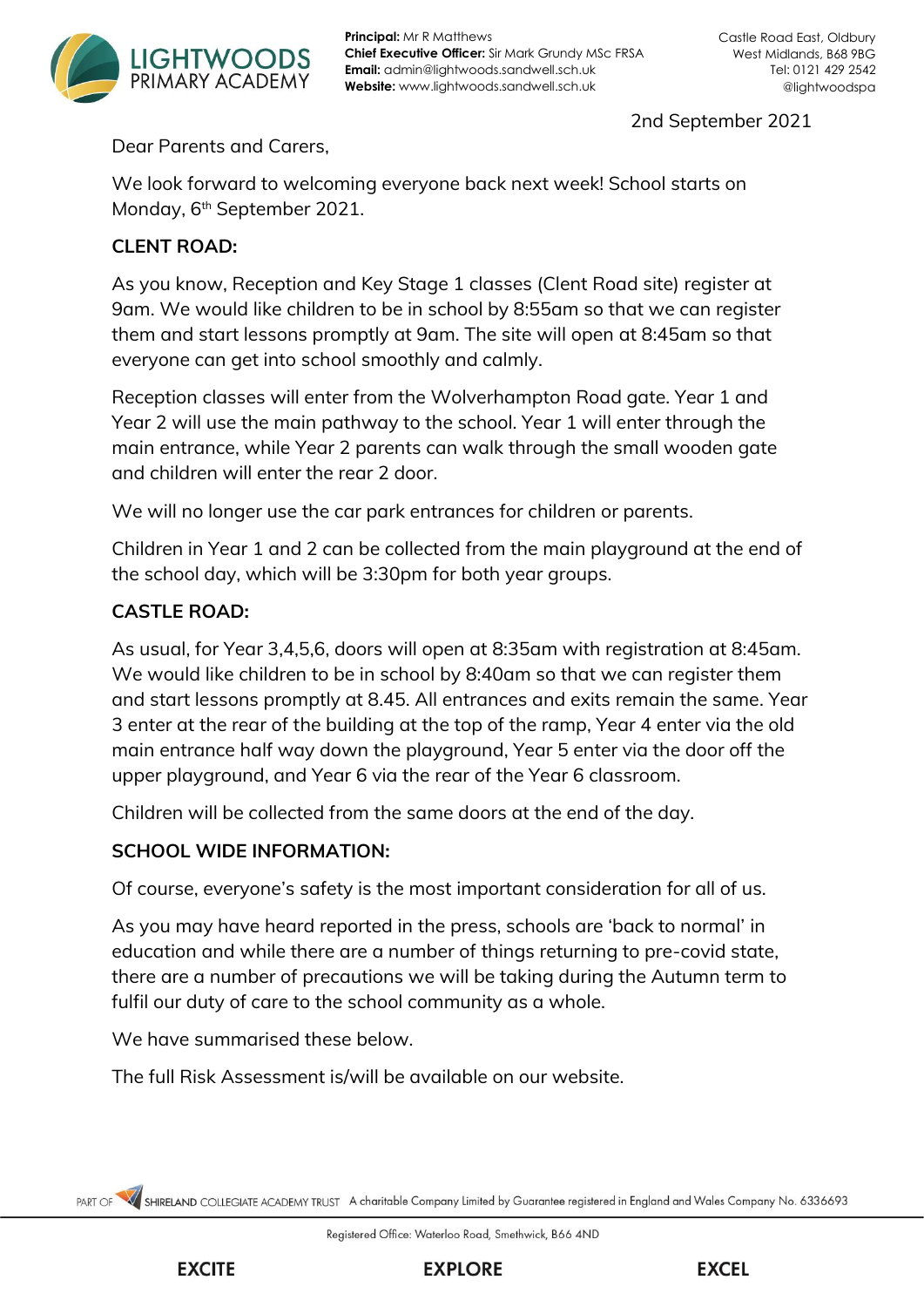

| Risk / required area of<br>action:                                                                                                                                               | <b>Actions taken or continuing (September 2021):</b>                                                                                                                                                                                                                                                                                                                                                                                                                                                       |
|----------------------------------------------------------------------------------------------------------------------------------------------------------------------------------|------------------------------------------------------------------------------------------------------------------------------------------------------------------------------------------------------------------------------------------------------------------------------------------------------------------------------------------------------------------------------------------------------------------------------------------------------------------------------------------------------------|
| The promotion of testing<br>$\blacktriangleright$<br>and vaccination<br>(required)                                                                                               | All staff encouraged to undertake regular LFT<br>$\bullet$<br>testing.<br>PCR testing for symptomatic and immediate close<br>$\bullet$<br>contacts will be required.                                                                                                                                                                                                                                                                                                                                       |
| $\triangleright$ The continuation of<br>stringent hand and<br>respiratory hygiene<br>(required)                                                                                  | "Catch it, kill it, bin it" in force across school.<br>$\bullet$<br>All hand washing and hand sanitiser regimes<br>continue.<br>Cough into elbow and other respiratory hygiene<br>$\bullet$<br>measures still in place.                                                                                                                                                                                                                                                                                    |
| $\triangleright$ The continuation of<br>stringent cleaning<br>regimes (required)                                                                                                 | Cleaning regime continues as before.<br>$\bullet$<br>Clean down during day on key elements and<br>contact points continues.<br>Cleaning staff aware.                                                                                                                                                                                                                                                                                                                                                       |
| $\triangleright$ Good ventilation –<br>improvement of fresh air<br>flow (required)                                                                                               | Windows required to be open, and classroom<br>$\bullet$<br>doors to encourage fresh air through the building.                                                                                                                                                                                                                                                                                                                                                                                              |
| $\triangleright$ Avoiding unnecessary<br>close contacts with<br>external groups e.g.<br>parent gatherings<br>(considered best practice)                                          | Assemblies limited to phases, no whole school<br>$\bullet$<br>assemblies.<br>• Year groups will not mix, except in phase<br>At Lightwoods, we have separate buildings for<br>the upper and lower school, which is a site-<br>specific advantage for us.<br>Therefore, we have 2 staffrooms, and staff are<br>encouraged to limit staff room use.<br>Parent gatherings minimised.<br>$\bullet$<br>Parent and external visits "when needed". A lower<br>test than "essential", but they will not be routine. |
| Promoting distancing and<br>$\blacktriangleright$<br>face covering in areas of<br>congestion/crowding for<br>example parents at the<br>school gate (considered<br>best practice) | See above – promoting social distancing within<br>$\bullet$<br>school.<br>Lower school and upper school have staggered<br>starts.<br>Split site advantage means minimal contact<br>between sites.<br>Separate entrances for Tinywoods, R, 1/2, 3,4,5,6.<br>(Year 1 and 2 share main entrance)<br>Packed lunches remain in classrooms, "year by<br>year" use of lower school dining hall (not all at<br>once).                                                                                              |

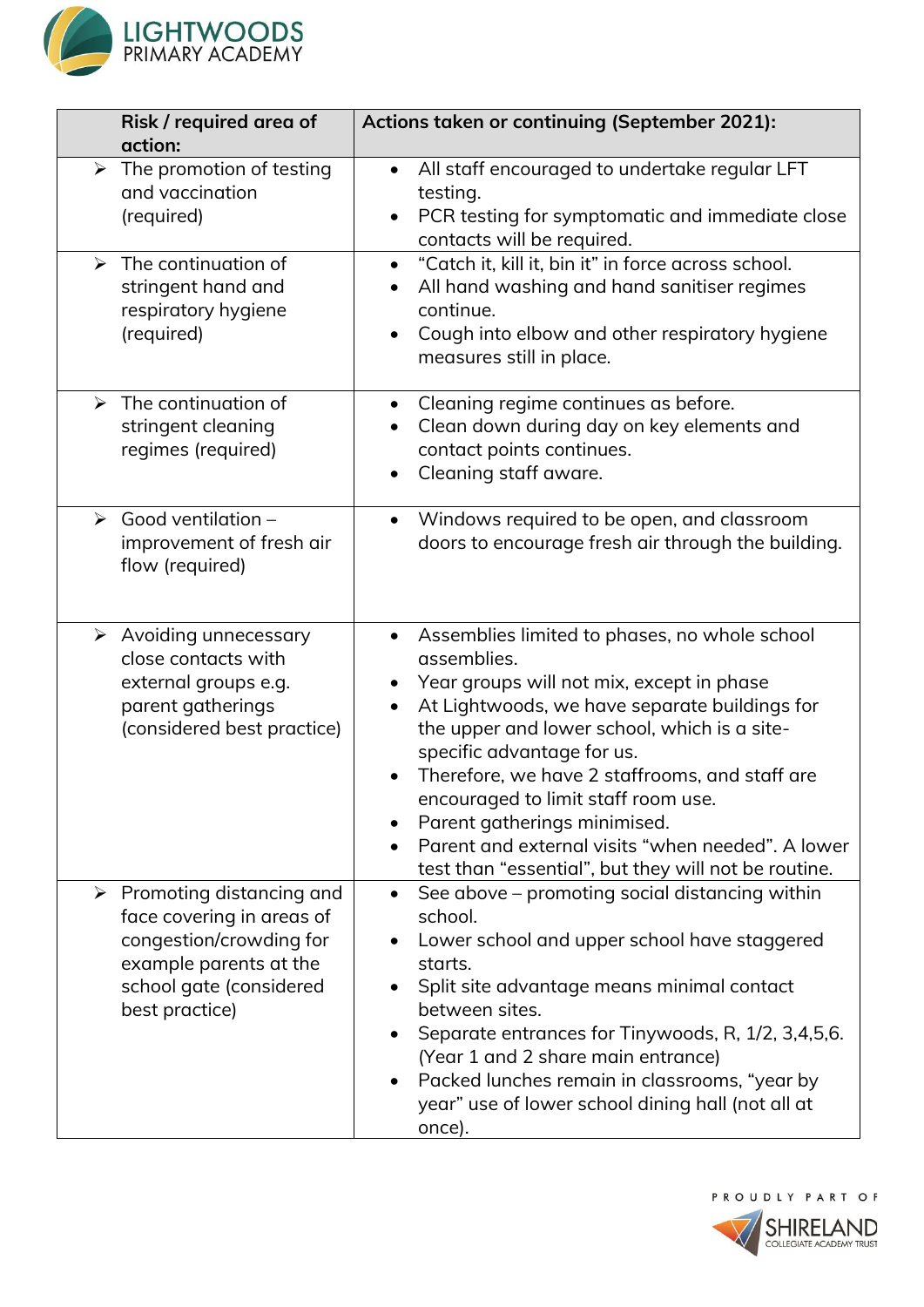

#### Additionally:

- Face coverings are no longer advised for pupils, staff and visitors either in classrooms or in communal areas, and the government has removed the requirement to wear face coverings in law but expects and recommends that they are worn in enclosed and crowded spaces where you may come into contact with people you don't normally meet. You may still see staff wearing masks around the school site, and you are welcome to wear one when visiting school too, if it makes you feel more comfortable.
- Assemblies will take place in 'phases', (e.g. year 3 and 4 together) rather than whole key stages at the moment. Parents will not be invited into assemblies yet, but we hope to restart this later in the year.

# **ISOLATION RULES**

Currently, the guidance around isolation is as follows:

Children will need to self-isolate for 10 days if they test positive for Covid-19.

Their close contacts will not need to self-isolate if they are fully vaccinated or if they are under 18 years and 6 months old.

You will also need to self-isolate if you arrive in the UK from a **red list [country](https://www.gov.uk/guidance/red-amber-and-green-list-rules-for-entering-england#red-list)** or are an adult who has not been fully vaccinated and you arrive in the UK from an **amber list [country.](https://www.gov.uk/guidance/red-amber-and-green-list-rules-for-entering-england#amber-list)**

Fully vaccinated adults in the UK do not have to self-isolate for 10 days if they are told they have been in close contact with a person who has Covid.

In **England**, you are advised **to [take](https://www.bbc.co.uk/news/health-51943612) a PCR test** as soon as possible if you are notified of a close contact with someone with Covid. You are not required to selfisolate while waiting for the result.

If the result is negative, no further action is needed. However, you are advised to take extra measures like wearing face coverings in enclosed spaces and limiting contact with others, especially the clinically vulnerable.

#### **PE KITS**

We will keep the rules for PE kits the same as in the Summer: **on PE days, please wear your PE kit to school.** We are aiming to switch back to normal uniform and to children bringing in a PE kit later in the year.

#### **CLUBS**

Clubs are returning shortly and we will inform you separately of all clubs.